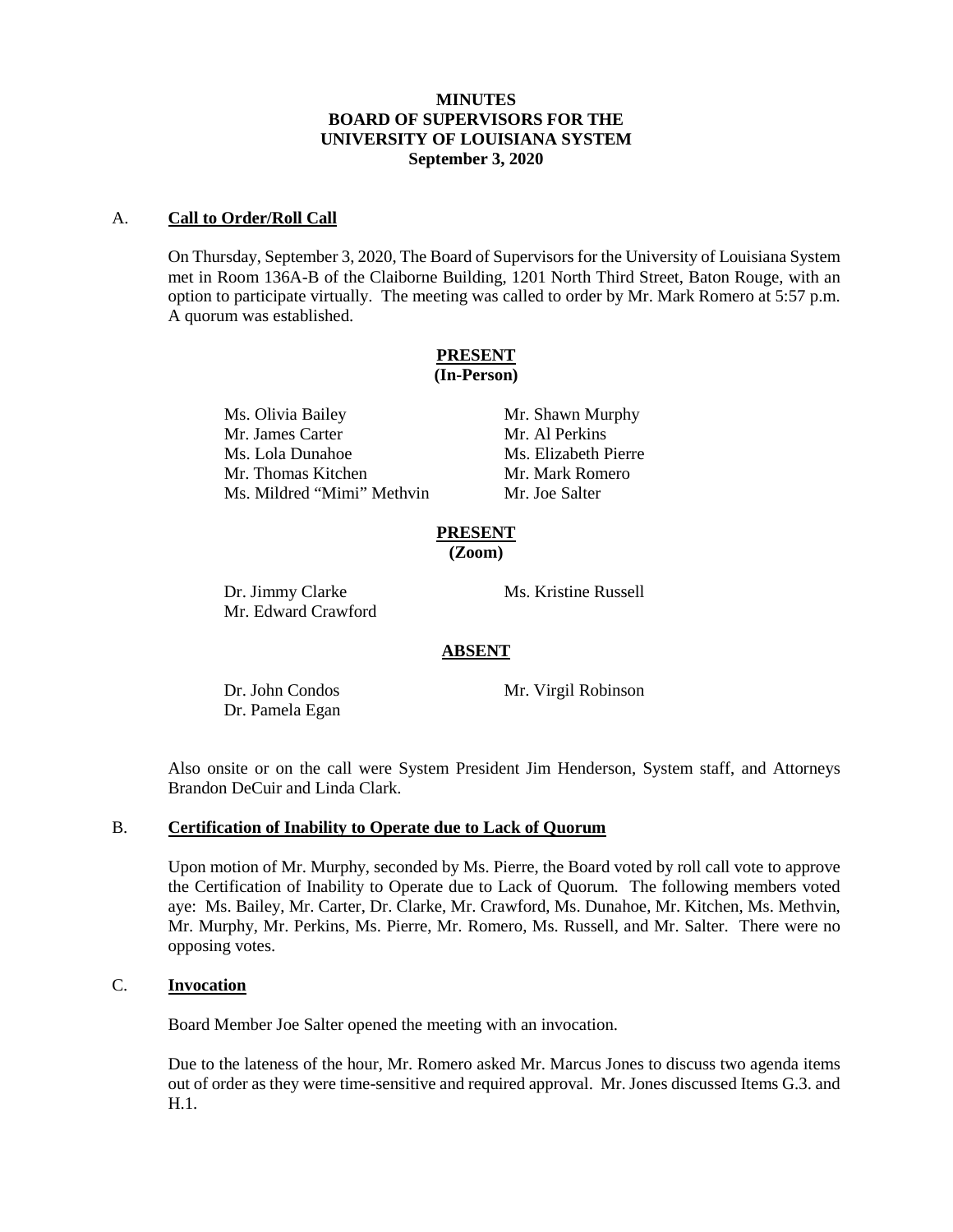# *Facilities Planning Committee*

G.3. University of Louisiana at Lafayette's request for approval of a Land Lease and Cooperative Endeavor Agreement with the Louisiana Army National Guard (LANG) to expand collaborative research and development opportunities in the area of Cybersecurity, as authorized by La. R.S. 17:3361.

# *Finance Committee*

H.1. Grambling State University's request to approve and authorize the University to accept the offered deferment of the principal and interest payments for the Future and Advance Project Bonds Series 2016-4 offered by the United States Department of Education (DOE) and to authorize President Rick Gallot to execute all necessary documents to do so.

Upon motion of Dr. Clarke, seconded by Ms. Bailey, the following resolutions were approved unanimously by the Board:

G.3. *NOW, THEREFORE, BE IT RESOLVED, that the Board of Supervisors for the University of Louisiana System hereby approves University of Louisiana at Lafayette's request for approval of a Land Lease and Cooperative Endeavor Agreement with the Louisiana Army National Guard (LANG) to expand collaborative research and development opportunities in the area of Cybersecurity, as authorized by La. R.S. 17:3361.*

*BE IT FURTHER RESOLVED, that the President of the University or his designee be authorized to execute the CEA and forward to all external entities necessary for approval and that, contingent on approvals from UL System staff and legal counsel, CEA may be modified to obtain these approvals.*

*BE IT FURTHER RESOLVED, that the University of Louisiana at Lafayette shall develop a lease between the Board of Supervisors for the University of Louisiana System and the Louisiana Army National Guard for a period of 55 years for 19.936 acres of land located at the University's Research Park. The President of the University or his designee shall be authorized to execute the lease contingent on approvals from UL System staff and legal counsel.*

*AND FURTHER, that the University of Louisiana at Lafayette will provide System office with copies of all final executed and approved documents for Board files.*

H.1. *NOW, THEREFORE, BE IT RESOLVED, that the Board of Supervisors for the University of Louisiana System hereby approves Grambling State University's request to accept the offered deferment of the principal and interest payments for the Future and Advance Project Funding Bonds Series 2016-4 offered by the United States Department of Education (DOE) and to authorize President Rick Gallot to execute all necessary documents to do so.*

- - - - - - - - - - - - - - - - - - -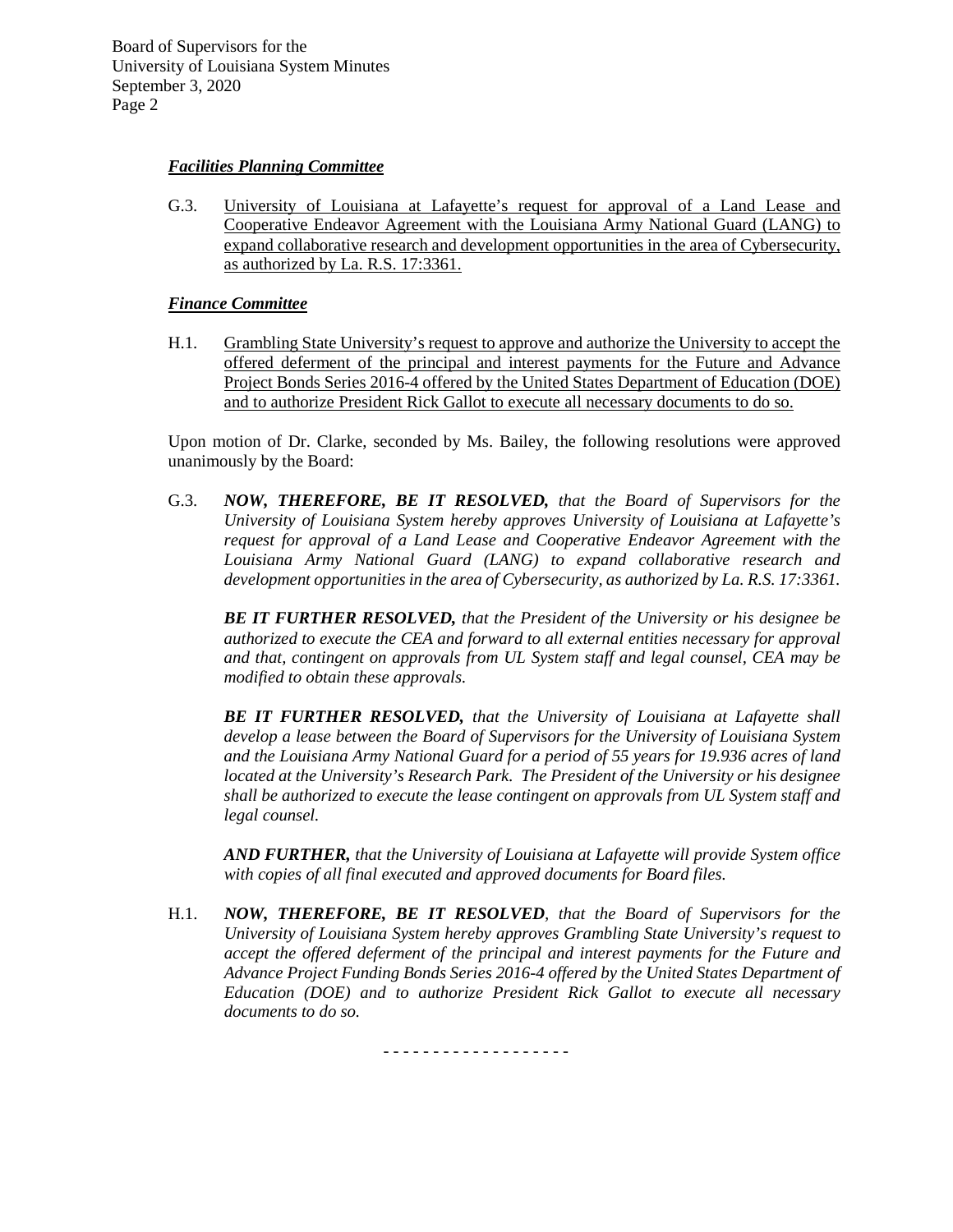> At 6:10 p.m., upon motion of Mr. Perkins, seconded by Mr. Kitchen, the Board voted to recess until 3:00 p.m. on Friday, September 4, to reconvene electronically. The following Board members voted aye: Ms. Bailey, Mr. Carter, Dr. Clarke, Mr. Crawford, Ms. Dunahoe, Mr. Kitchen, Ms. Methvin, Mr. Murphy, Mr. Perkins, Ms. Pierre, Mr. Romero, Ms. Russell, and Mr. Salter.

> > - - - - - - - - - - - - - - - - - - -

At 3:02 p.m. on Friday, September 4, upon motion of Ms. Dunahoe, seconded by Dr. Clarke, the Board voted unanimously to reconvene. The following Board members were present on the call:

> Ms. Olivia Bailey Mr. Mimi Methvin Mr. James Carter Mr. Shawn Murphy Dr. Jimmy Clarke Mr. Al Perkins\* Mr. Edward Crawford\* Mr. Mark Romero Ms. Dunahoe Ms. Kristine Russell Mr. Thomas Kitchen

*\*arrived after roll call*

Attorneys Brandon DeCuir and Linda Clark were also on the call.

#### D. **Approval of Minutes of June 25, 2020 Board Meeting**

Upon motion of Dr. Clarke, seconded by Ms. Dunahoe, the Board of Supervisors for the University of Louisiana System approved the minutes of the June 25, 2020 meeting by roll call vote. The following members voted aye: Ms. Bailey, Mr. Carter, Dr. Clarke, Ms. Dunahoe, Mr. Kitchen, Ms. Methvin, Mr. Murphy, Mr. Perkins, Mr. Romero, and Ms. Russell. There were no opposing votes.

- - - - - - - - - - - - - - - - - - -

## E. **Academic and Student Affairs Committee**

Ms. Dunahoe asked Dr. Jeannine Kahn, System Provost and Vice President for Academic Affairs, to present the agenda items.

Dr. Kahn described Items E.1.-E.5. and, upon motion of Dr. Clarke, seconded by Mr. Murphy, the items were unanimously approved.

### E.1. Grambling State University's request for approval of a Memorandum of Understanding (MOU) with the Charles A. Tindley Accelerated Schools.

*NOW, THEREFORE, BE IT RESOLVED, that the Board of Supervisors for the University of Louisiana System hereby approves Grambling State University's request for approval to enter into a Memorandum of Understanding (MOU) with the Charles A. Tindley Accelerated Schools.*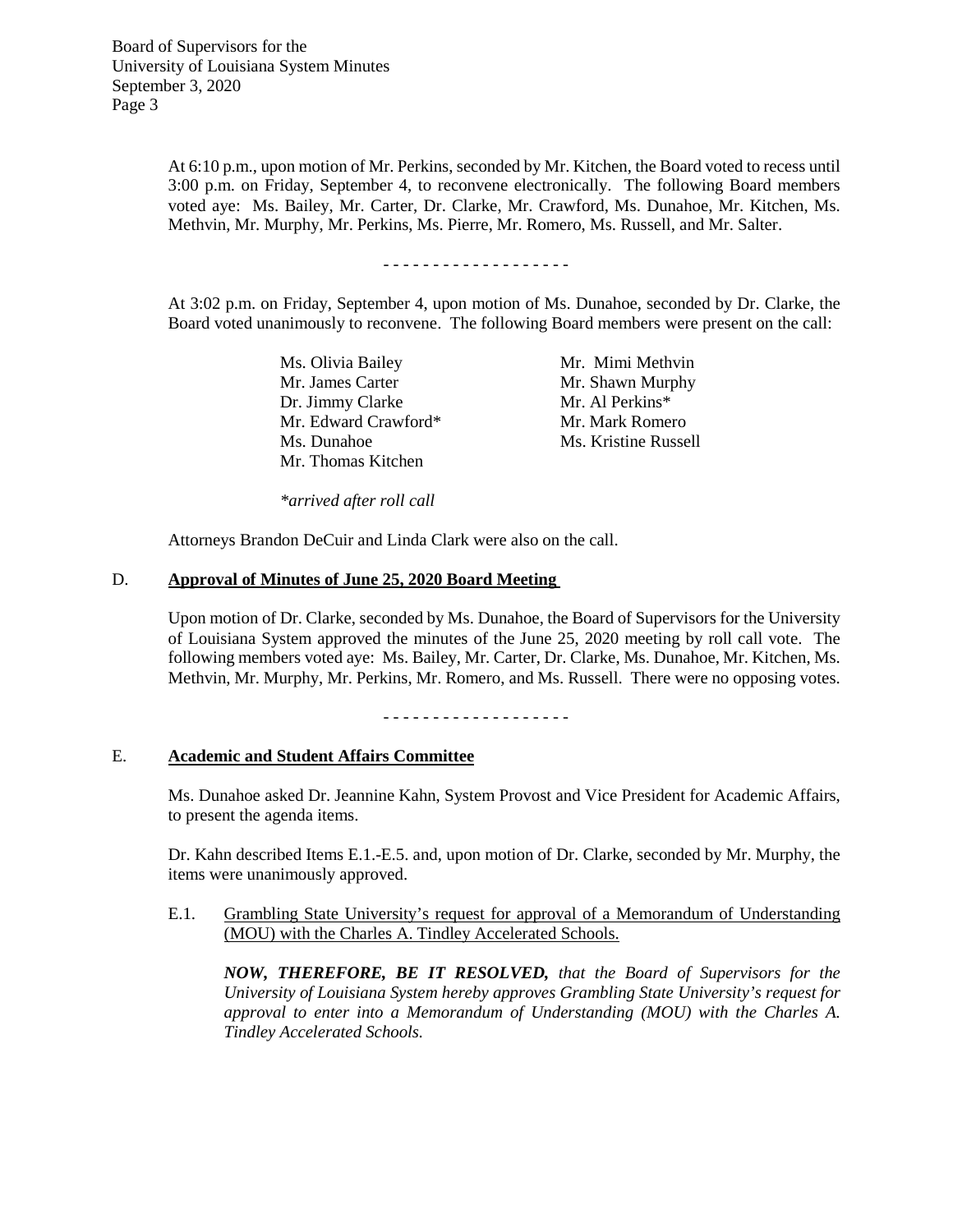> E.2. Grambling State University's request for approval to enter into a Call Me MISTER License Agreement with Clemson University Research Foundation.

*NOW, THEREFORE, BE IT RESOLVED, that the Board of Supervisors for the University of Louisiana System hereby approves Grambling State University's request for approval to enter into a Call Me MISTER License Agreement with Clemson University Research Foundation.* 

E.3. Southeastern Louisiana University's request for approval to offer a Master of Science (M.S.) in Population Health Management.

*NOW, THEREFORE, BE IT RESOLVED, that the Board of Supervisors for the University of Louisiana System hereby approves Southeastern Louisiana University's request to offer a Master of Science (M.S.) in Population Health Management.* 

E.4. University of Louisiana at Monroe's request for approval of a Memorandum of Understanding (MOU) with Louisiana Delta Community College.

*NOW, THEREFORE, BE IT RESOLVED, that the Board of Supervisors for the University of Louisiana System hereby approves the University of Louisiana at Monroe's request for approval of a Memorandum of Understanding (MOU) with Louisiana Delta Community College.* 

E.5. University of Louisiana System's request for approval of System Universities' 2020-21 Promotions in Faculty Rank and Promotions for Tenure,

*NOW, THEREFORE, BE IT RESOLVED, that the Board of Supervisors for the University of Louisiana System hereby approves System Universities' 2020-21 Promotions in Faculty Rank and Recommendations for Tenure.*

# F. **Athletic Committee**

Committee Chair Murphy asked Mr. Bruce Janet, System Director of Internal and External Audits, to describe the items for consideration.

Upon motion of Ms. Dunahoe, seconded by Mr. Carter, the Board unanimously voted to approve Items F.1.-F.6.

F.1. Louisiana Tech University's request for approval of a contractual agreement between Head Football Coach Louis L. Holtz, Jr., Louisiana Tech University, and Louisiana Tech University Foundation, effective July 1, 2020.

*NOW, THEREFORE, BE IT RESOLVED, that the Board of Supervisors for the University of Louisiana System hereby approves Louisiana Tech University's request for approval of a contractual agreement between Head Football Coach Louis L. Holtz, Jr., Louisiana Tech University, and Louisiana Tech University Foundation, effective July 1, 2020.*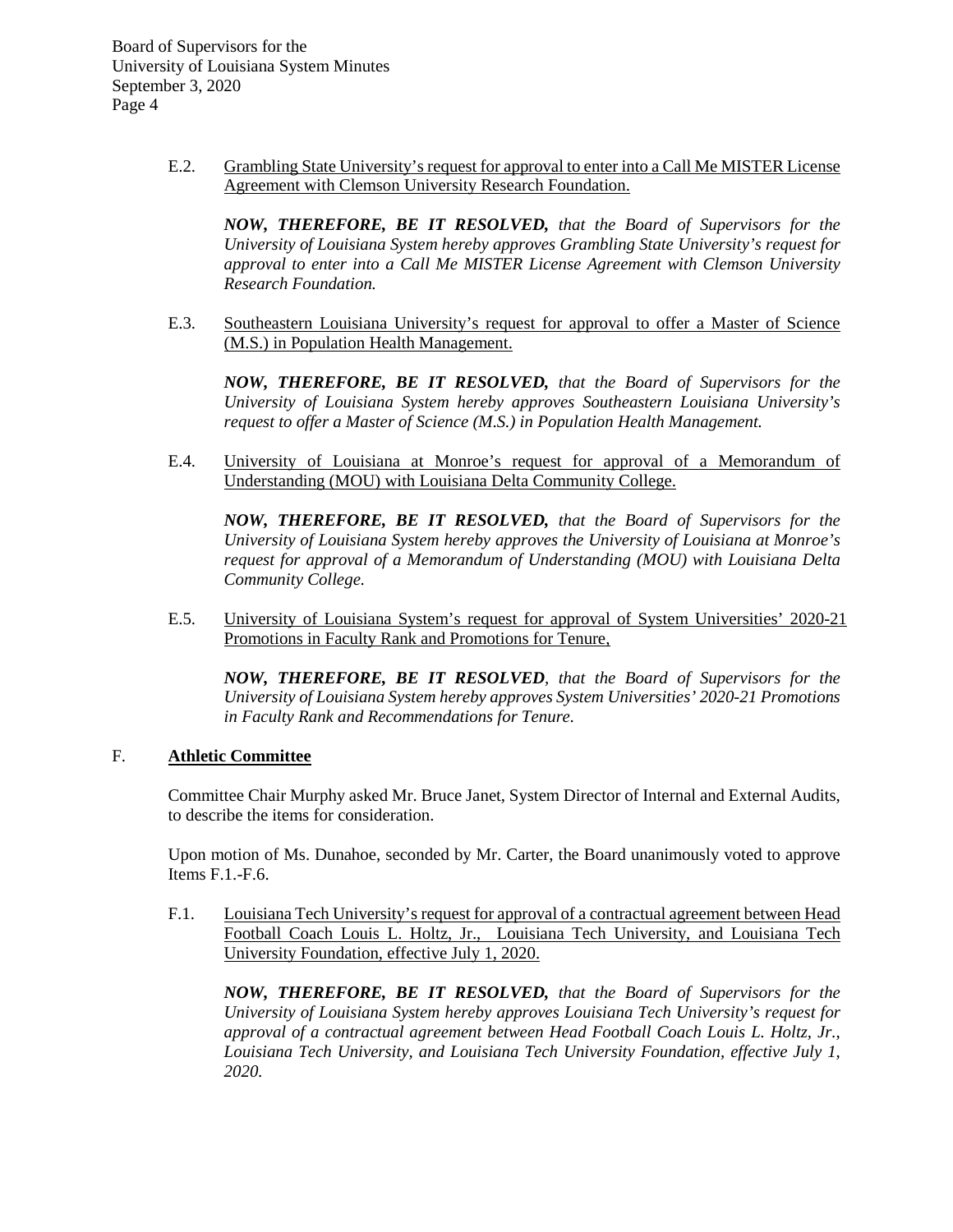> F.2. Louisiana Tech University's request for approval of a contractual agreement between Mr. Eric Konkol, Head Men's Basketball Coach, Louisiana Tech University, and Louisiana Tech University Foundation, effective April 1, 2020.

*NOW, THEREFORE, BE IT RESOLVED, that the Board of Supervisors for the University of Louisiana System hereby approves Louisiana Tech University's request for approval of a contractual agreement between Mr. Eric Konkol, Head Men's Basketball Coach, Louisiana Tech University, and Louisiana Tech University Foundation, effective April 1, 2020.*

F.3. Louisiana Tech University's request for approval of contracts for various assistant football coaches, between Louisiana Tech University and Louisiana Tech University Foundation, effective March 1, 2020 to February 28, 2021.

*NOW, THEREFORE, BE IT RESOLVED, that the Board of Supervisors for the University of Louisiana System hereby approves Louisiana Tech University's request for approval of the contracts for John Allen, David Blackwell, Jeffrey Burris, Anthony Camp, Brian Gamble, Brock Hays, Robert McFarland, Joseph Sloan, and Dennis Smith.* 

F.4. McNeese State University's request for approval of a contractual agreement with Mr. Andrew Fitzgerald, Head Women's Soccer Coach, effective July 1, 2020.

*NOW, THEREFORE, BE IT RESOLVED, that the Board of Supervisors for the University of Louisiana System hereby approves McNeese State University's request for approval of a contractual agreement with Mr. Andrew Fitzgerald, Head Women's Soccer Coach, effective July 1, 2020.*

F.5. Nicholls State University's request for approval of a contract with Mr. Jonathan Terrell, Director of Athletics, effective July 6, 2020.

*NOW, THEREFORE, BE IT RESOLVED, that the Board of Supervisors for the University of Louisiana System hereby approves Nicholls State University's request for approval of a contract with Mr. Jonathan Terrell, Director of Athletics, effective July 6, 2020.*

F.6. University of Louisiana at Lafayette's request for approval of amended Contracts for Employment for various coaches.

*NOW, THEREFORE, BE IT RESOLVED, that the Board of Supervisors for the University of Louisiana System hereby approves University of Louisiana at Lafayette's request for approval of amended Contracts for Employment for various coaches.*

*NOW, THEREFORE, BE IT RESOLVED, that the Board of Supervisors for the University of Louisiana System hereby approves University of Louisiana at Lafayette's request for approval of the amendments to the contracts of Matt Deggs, Head Baseball Coach; Garry P. Brodhead, Head Women's Basketball Coach; William H. Napier, Head Football Coach; Robert Marlin, Head Men's Basketball Coach; Gerald Glasco, Jr., Head Softball Coach; and Heather Fontenot-Mazeitis, Head Volleyball Coach.*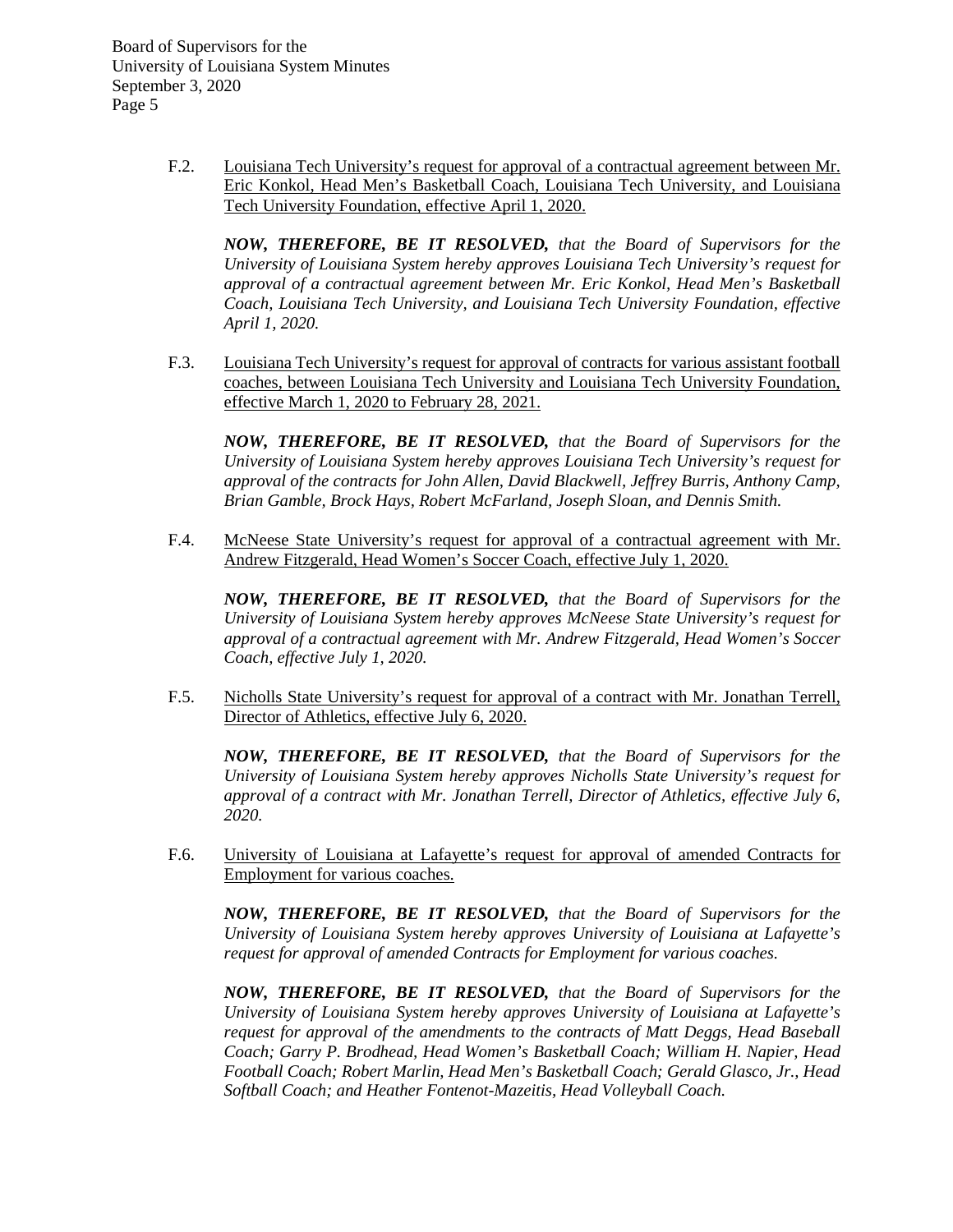# G. **Facilities Planning Committee**

Dr. Clarke asked Mr. Janet to present the items included on the Facilities Planning Committee agenda.

Upon motion of Mr. Kitchen, seconded by Ms. Dunahoe, the Board unanimously voted to approve items G.1. and G.2. *(Item G.3. had already been approved on September 3.)*

G.1. Louisiana Tech University's request for approval to name rooms in the College of Education's Woodard Hall.

*NOW, THEREFORE, BE IT RESOLVED, that the Board of Supervisors for the University of Louisiana system hereby approves Louisiana Tech University's request for approval to name rooms in the College of Education's Woodard Hall: Room 135 - "Boulware SciTEC Learning Lab" and Rooms 140 and 141 - "Boulware IDEA Place."*

G.2. McNeese State University's request for approval to enter into a facilities lease agreement with the Southwest Louisiana Charter Academy Foundation, Inc. to further the services currently being provided in the Educational Services Agreement.

*NOW, THEREFORE, BE IT RESOLVED, that the Board of Supervisors for the University of Louisiana System hereby approves McNeese State University's request for approval to enter a facilities lease agreement with the Southwest Louisiana Charter Academy Foundation, Inc.*

*BE IT FURTHER RESOLVED, that McNeese State University shall obtain final review from UL System staff, legal counsel, and shall secure all other appropriate approvals from agencies/parties of processes, documents, and administrative requirements prior to execution of documents.* 

*BE IT FURTHER RESOLVED, that the President of McNeese State University and his or her designee is hereby designated and authorized to execute any and all documents associated with said lease by the University of Louisiana System on behalf of and for the use of McNeese State University.*

*AND FURTHER, that McNeese State University will provide the System office with copies of all final executed documents for Board files.*

G.4. University of Louisiana System's request for approval of the Fiscal Year 2021-22 Capital Outlay Budget Request and Institutions' Five-Year Capital Outlay Plans.

Upon motion of Mr. Carter, seconded by Mr. Murphy, Item G.4. was unanimously approved by the Board. Following is the resolution that was adopted:

*NOW, THEREFORE, BE IT RESOLVED, that the Board of Supervisors for the University of Louisiana System hereby approves the Fiscal Year 2021-22 Capital Outlay Budget Request and Institutions' Five-Year Capital Outlay Plans.*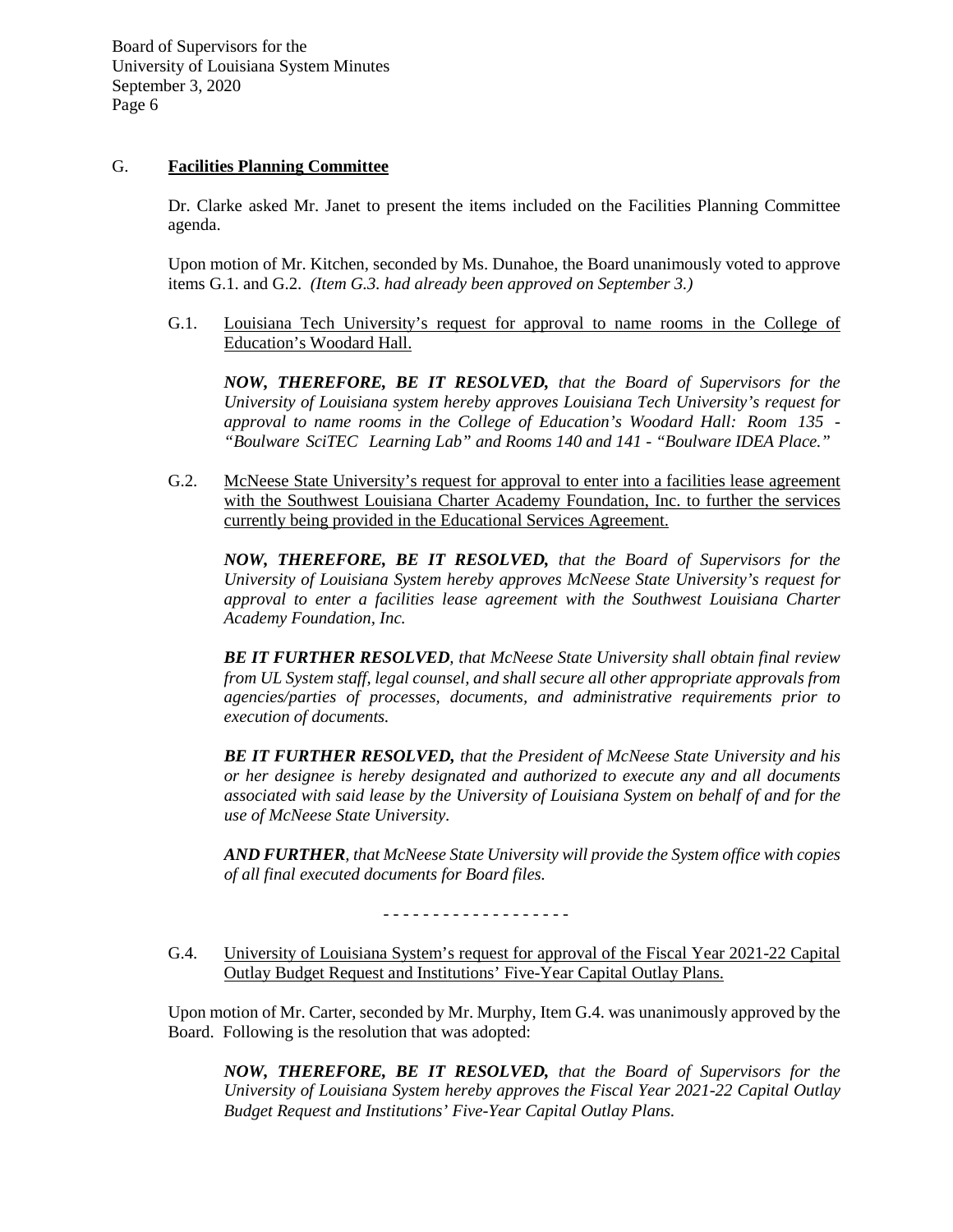- - - - - - - - - - - - - - - - - - -

Mr. Janet gave a brief presentation of some of the capital projects completed within the past year.

## H. **Finance Committee**

Mr. Kitchen asked staff to present the campus requests. Mr. Charles Wendt, System Director of Accounting and Financial Analysis, and Mr. Bruce Janet introduced the items. (Item H.1. had been approved on September 3.)

Upon motion of Ms. Dunahoe, seconded by Mr. Carter, the Board voted unanimously to approve Items H.2.-H.8.

H.2. McNeese State University's request for approval of a reduction in the Per Credit Hour Charge for its electronic learning fee assessment.

*NOW, THEREFORE, BE IT RESOLVED, that the Board of Supervisors for the University of Louisiana System hereby approves McNeese State University's request for approval of a reduction in the Per Credit Hour Charge for its electronic learning fee assessment.*

H.3. McNeese State University's request for approval for the execution of leases between the Board, on behalf of the University, and Cowboy Facilities, Inc., a private 501(c)3 nonprofit corporation, in connection with the lease and leaseback of a portion of t he University's campus to finance cost of acquiring immovable property, and financing the construction, renovation, and equipping of a new student union.

*NOW, THEREFORE, BE IT RESOLVED, that the Board of Supervisors for the University of Louisiana System hereby approves McNeese State University's request for approval of the form of and authorization to execute and to enter into Ground Lease Agreements and Facilities Leases, each between the Board, acting on behalf of the University, and Cowboy Facilities, Inc., in connection with the issuance of the Bonds and the Note described herein to finance the Project.*

*BE IT FURTHER RESOLVED, that McNeese State University shall obtain final review from University of Louisiana System staff and legal counsel to the Board, and shall secure all other appropriate approvals from agencies/parties of processes, documents, and administrative requirements prior to execution of documents.*

*BE IT FURTHER RESOLVED, that the President of McNeese State University, and his or her designee, are hereby authorized and directed to execute the leases described herein and any and all documents necessary in connection with the issuance of the bonds described herein.*

*AND FURTHER, that McNeese State University will provide the University of Louisiana System office with copies of all final executed documents for the Board's files.*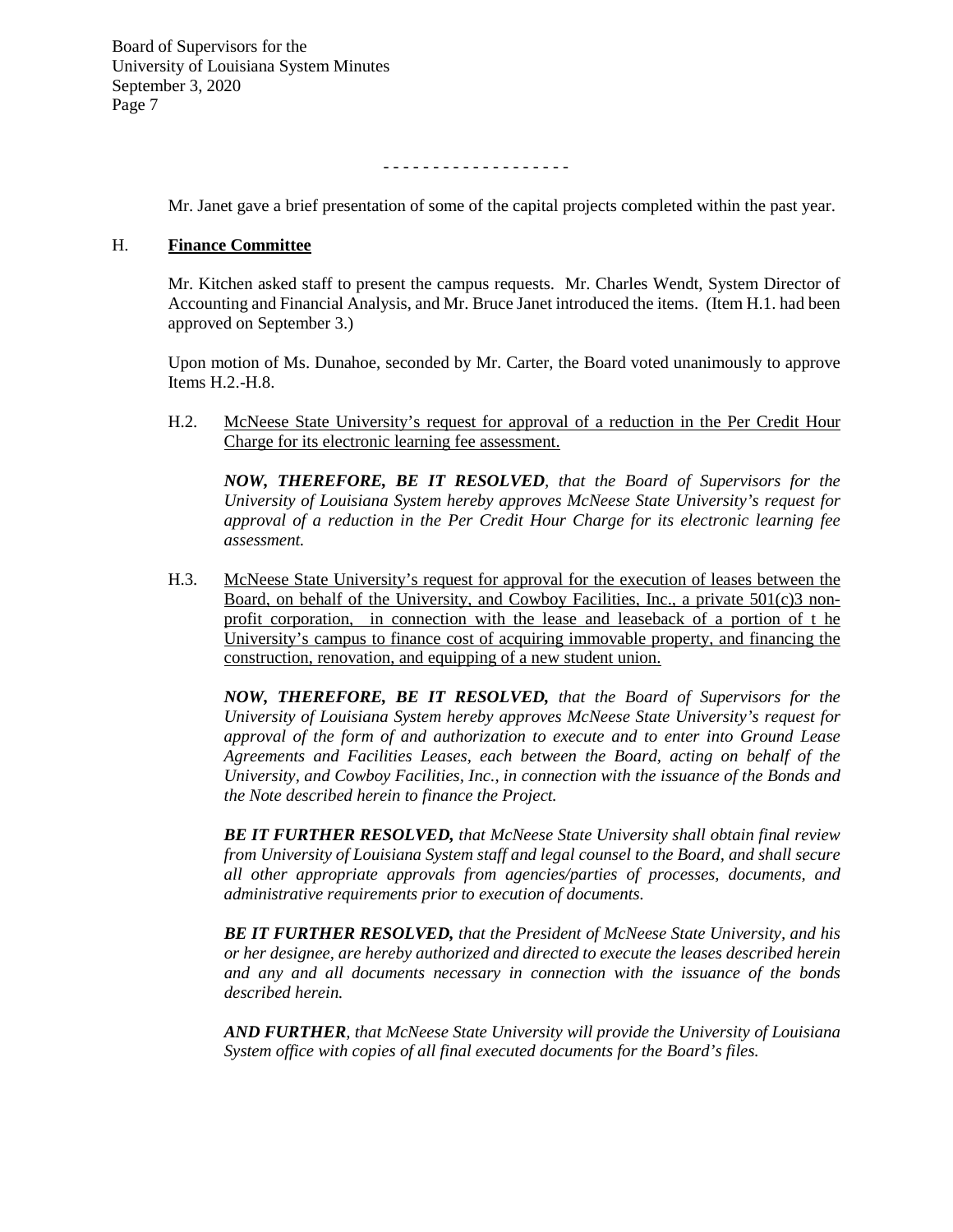> H.4. Southeastern Louisiana University's request for approval to implement a Per Credit Hour Tuition Rate for Online Programs.

*NOW, THEREFORE, BE IT RESOLVED, that the Board of Supervisors for the University of Louisiana System hereby approves Southeastern Louisiana University's request for approval to implement a Per Credit Hour Tuition Rate for Online Programs.*

H.5. University of Louisiana at Lafayette's request for approval of an updated Internal Audit Charter.

*NOW, THEREFORE, BE IT RESOLVED, that the Board of Supervisors for the University of Louisiana System hereby approves University of Louisiana at Lafayette's request for approval of a revised Internal Audit Charter.*

H.6. University of New Orleans' request for approval of a Cooperative Endeavor Agreement with Model Content, LLC.

*NOW, THEREFORE, BE IT RESOLVED, that the Board of Supervisors for the University of Louisiana System hereby approves the University of New Orleans' request for approval to enter into a cooperative endeavor agreement with Model Content, LLC (Model Content) for training and support for the University's Advanced Materials Research Institute (AMRI) to develop projects for the entrepreneurial development programs (NSF I-Corp).*

H.7. University of Louisiana System's request for acceptance of Fiscal Year 2019-20 Financial and Compliance and Federal Award Programs Representation Letters for (a) Louisiana Tech University, (b) McNeese State University, (c) Southeastern Louisiana University, (d) University of Louisiana at Lafayette, (e) University of Louisiana at Monroe, and (f) University of New Orleans.

*NOW, THEREFORE, BE IT RESOLVED, that the Board of Supervisors for the University of Louisiana System hereby accepts Fiscal Year 2019-20 Financial and Compliance and Federal Award Programs Representation Letters for (a) Louisiana Tech University, (b) McNeese State University, (c) Southeastern Louisiana University, (d) University of Louisiana at Lafayette, (e) University of Louisiana at Monroe, and (f) University of New Orleans.*

H.8. University of Louisiana System's request for approval of Fiscal Year 2020-21 Operating Budgets, including organizational charts, undergraduate/graduate mandatory attendance fees, scholarships, and System Shared Costs.

*NOW, THEREFORE, BE IT RESOLVED, that the Board of Supervisors for the University of Louisiana System hereby approves Fiscal Year 2020-21 Operating Budgets, including organizational charts, undergraduate/graduate mandatory attendance fees, scholarships, and System Shared Costs.*

H.9. University of Louisiana System's report on internal and external audit activity for he period of June 22 to August 23, 2020.

This was a report only, and no action was required by the Board.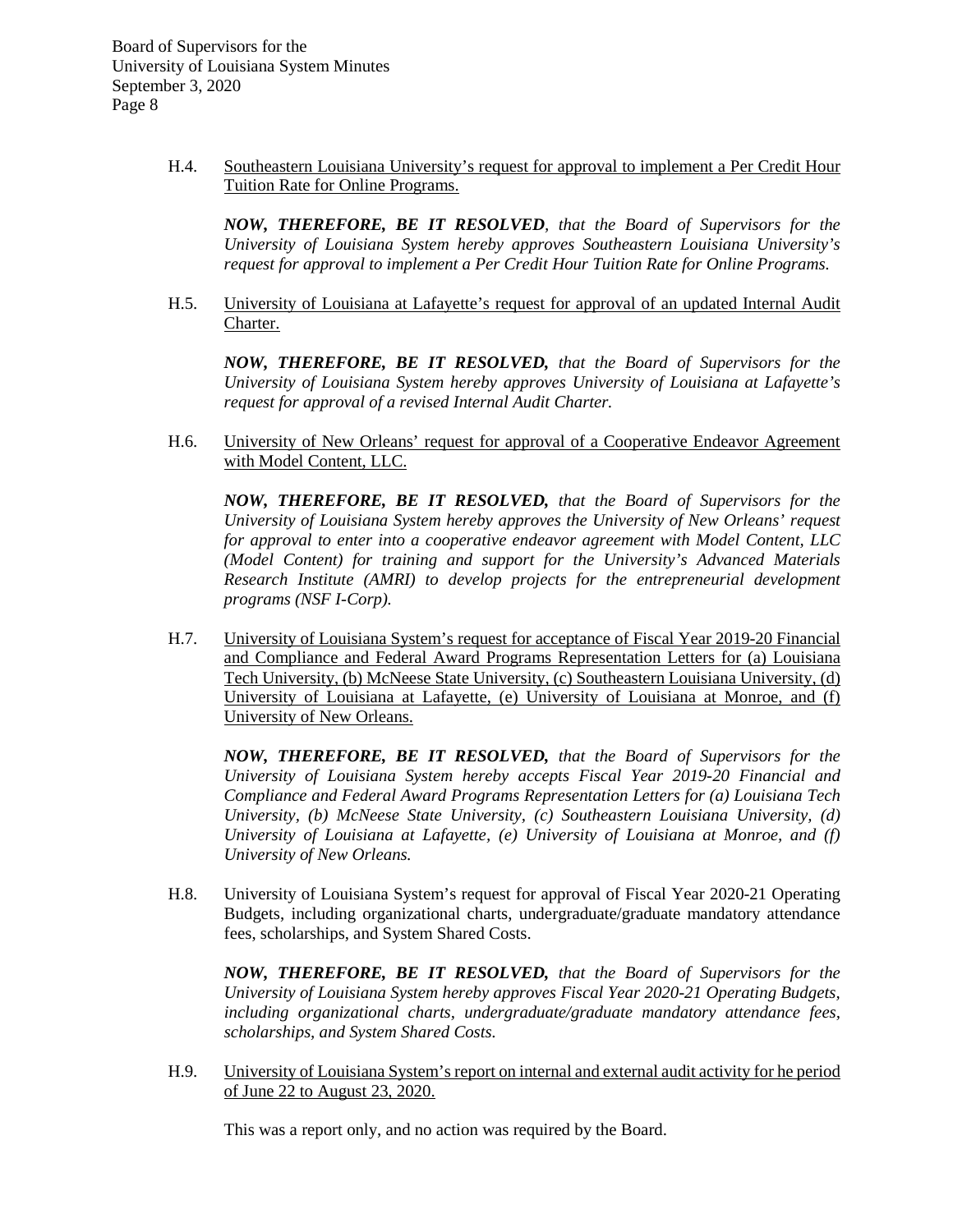## I. **Personnel Committee**

Ms. Methvin asked Mr. Marcus Jones to present the campus requests.

Upon motion of Dr. Clarke, seconded by Mr. Kitchen, the Board voted unanimously to approve Items I.1.-I.2. below.

I.1. McNeese State University's request for approval to appoint Mr. Heath Schroyer as Interim Director of Athletics effective July 1, 2020.

*NOW, THEREFORE, BE IT RESOLVED, that the Board of Supervisors for the University of Louisiana System hereby approves McNeese State University's request for approval to appoint Mr. Heath Schroyer as Interim Director of Athletics effective July 1, 2020.*

I.2. University of Louisiana at Lafayette's request for approval to appoint Dr. Ahmed Khattab as Dean of the College of Engineering effective July 1, 2020.

*NOW, THEREFORE, BE IT RESOLVED, that the Board of Supervisors for the University of Louisiana System hereby approves University of Louisiana at Lafayette's request for approval to appoint Dr. Ahmed Khattab as Dean of the College of Engineering effective July 1, 2020.*

### J. **System President's Business**

## J.1. Personnel Actions

President Henderson said that System staff had reviewed all personnel actions from the campuses and recommends approval.

*Upon motion of Dr. Clarke, seconded by Mr. Carter, the Board voted by roll call to approve the System personnel actions.*

The following members voted aye: Ms. Bailey, Mr. Carter, Dr. Clarke, Ms. Dunahoe, Mr. Kitchen, Ms. Methvin, Mr. Murphy, Mr. Perkins, Mr. Romero, and Ms. Russell. There were no opposing votes.

# J.2. System President's Report

## *Presidential Evaluations*

Dr. Henderson said that evaluations for the Presidents will be reviewed at the October Board meeting.

# *LAEP Resolution*

Dr. Henderson asked for a motion to approve a resolution that authorizes him to request an Attorney General's Opinion to clarify the "Opt-in" provision in the Cooperative Endeavor Agreement with LA Energy Partners. Upon motion of Ms. Dunahoe, seconded by Ms. Methvin, the Board unanimously approved the following resolution: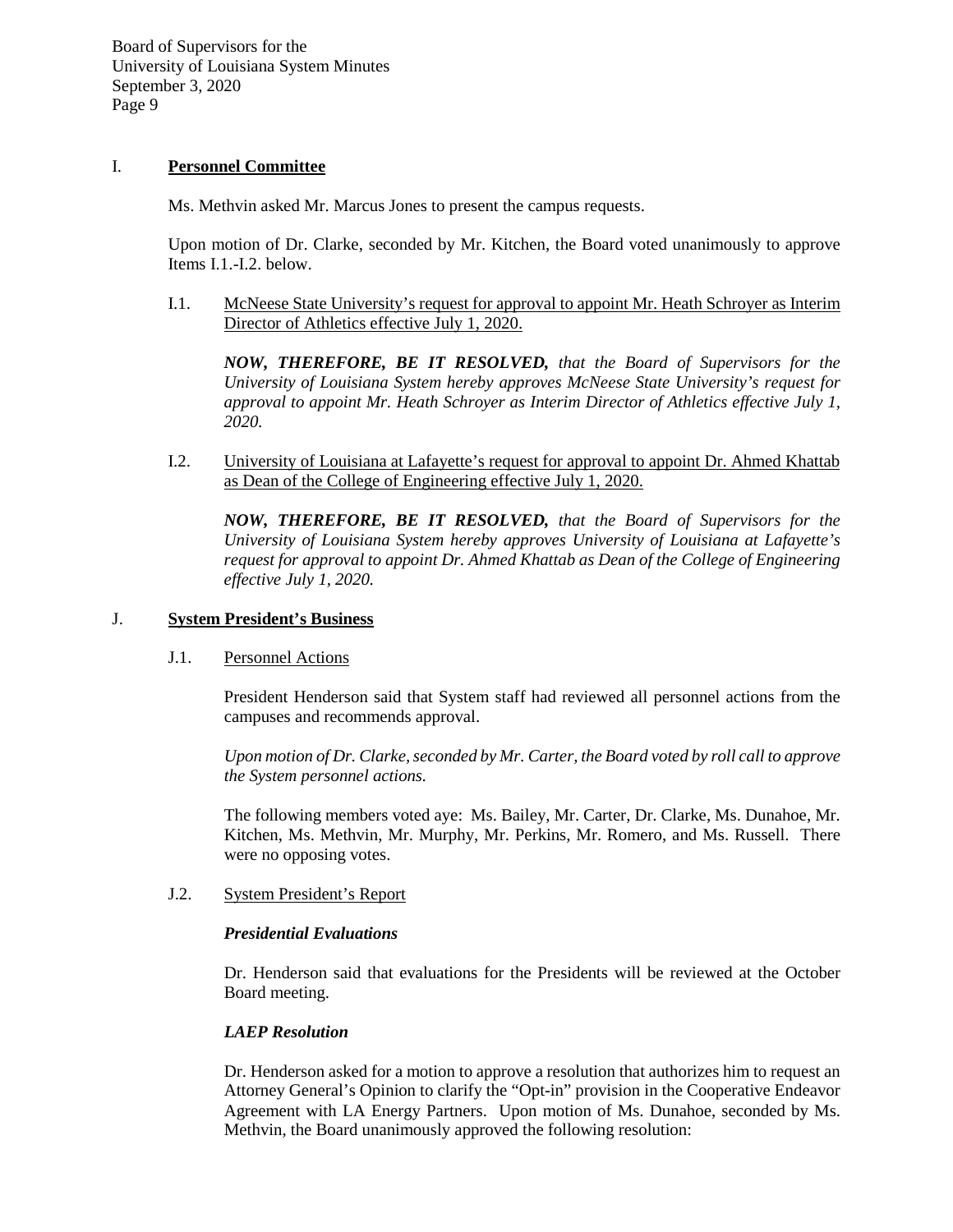> *WHEREAS, The State of Louisiana through the Division of Administration, Office of State Buildings ("State") entered into a Cooperative Endeavor Agreement ("CEA") with Louisiana Energy Partners ("LAEP") to provide the State with comprehensive benefits that result from a turnkey relationship with LAEP to operate, improve, and maintain the energy and infrastructure services;*

> *WHEREAS, The CEA provided for a certain "Opt-in" by other State Entities including but not limited to institutions of higher education;*

> *WHEREAS, The University of Louisiana System and its member institutions have actively reviewed its current energy infrastructure and has determined a need to improve, replace and repair certain facilities;*

> *WHEREAS, The University of Louisiana System on behalf of its member institutions desires to explore exercising the "Opt-in" provision contained in the CEA by and between the State and LAEP to determine if it may be of benefit to member institutions;*

> *WHEREAS, A legal opinion request to the Louisiana Attorney General's office is needed for clarity on "Opting-in" to the CEA for purpose of structuring a contract that would be of benefit to the institutions.*

> *NOW THEREFORE BE IT RESOLVED, That the President of the University of Louisiana System and/or his designee, and with guidance from System's General Counsel, is authorized to seek an opinion from the Louisiana Attorney General's office regarding the viability of exercising the "Opt-in" provision of that certain CEA entered into by and between the State and LAEP as regard to the following non-exclusive items or as may be determined, to wit: the legality of prepaid rent; the allocation of repair and replacement obligations; the inclusion of combined heating and power ("CHP") and the utilization of a non-profit support foundation as a benefit to the University in the transaction.*

#### *Bridging the Divide*

Dr. Henderson reported that the System had developed and offered a seven-week summer training series titled *Bridging the Divide*. With 70 professional development courses, the series addressed improved digital and technological literacy and skills and expanded online support through training. At the conclusion of the series, a virtual two-day conference was held.

#### *Management and Leadership Institute Update*

Dr. Henderson informed the Board that the fourth class of the Management and Leadership Institute (M&LI) has been nominated and will participate in its first meeting in early October. Also, the third class anticipates rescheduling its final two meetings that had been postponed due to the coronavirus outbreak.

Dr. Henderson additionally mentioned the M&LI Book Club, which was created to offer a setting for meaningful discussion. The first book explored was Toni Morrison's *The Bluest Eye*, and the current selection is Beverly Daniel Tatum's *Why Are all the Black Kids Sitting Together in the Cafeteria*.